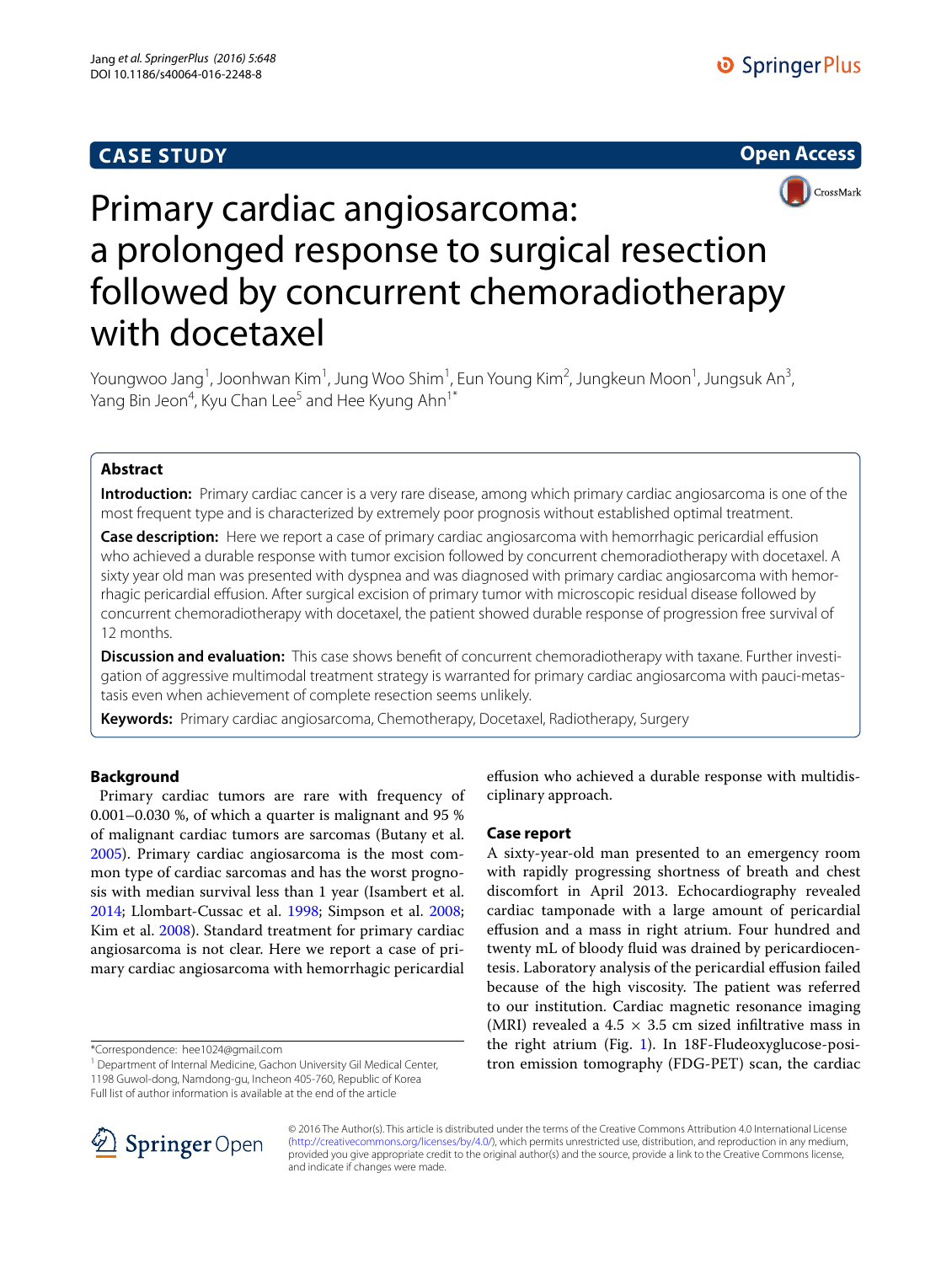

<span id="page-1-0"></span>mass showed high FDG-uptake without any evidence of distant metastasis.

Surgical resection of cardiac tumor was performed, in which the pericardium was thickened without adhesion, and a blackish friable protruding mass was observed within the right atrium near the inferior vena cava. The pathology diagnosis was angiosarcoma. There was no gross residual disease on surgical field and on postoperative cardiac MRI, although microscopic examination showed tumor involvement of the resection margin.

The patient was treated with adjuvant concurrent chemoradiotherapy (CRT) 5000 cGys/30 fractions with five cycles of weekly docetaxel  $(25 \text{ mg/m}^2)$ . He tolerated the treatment very well except for several episodes of palpitation, which started after surgery and before initiation of CRT. Paroxysmal atrial fibrillation was diagnosed that subsided after completion of CRT. There was no evidence of recurrence until April 2014, when three liver metastases were found on liver MRI. The patient was treated with hepatic metastasectomy and palliative chemotherapy with weekly paclitaxel for 16 weeks until when new liver metastases were noted in January 2015. Then he subsequently received pazopanib for another 6 months. He eventually died of disease progression in October 2015; overall survival was 32 months.

## **Discussion and conclusion**

Optimal treatment strategy for primary cardiac sarcomas is not established. Complete surgical resection, while challenging, is associated with better prognosis (Isambert et al. [2014;](#page-2-1) Llombart-Cussac et al. [1998;](#page-2-2) Simpson et al. [2008\)](#page-2-3). A few case reports showed successful treatment of this aggressive disease with multidisciplinary treatment (Baay et al. [1994;](#page-2-5) Kakizaki et al. [1997\)](#page-2-6), and afterwards many case series suggested a favorable role of multimodal therapy for improved survival (Isambert et al. [2014](#page-2-1); Simpson et al. [2008](#page-2-3); Randhawa et al. [2014](#page-2-7); Barreiro et al. [2013;](#page-2-8) Bakaeen et al. [2009\)](#page-2-9). A recent series of primary cardiac sarcomas describes a role of surgical resection in pauci-metastatic patients and radiotherapy in cases with incomplete resection or no surgery for prolonging survival (Isambert et al. [2014\)](#page-2-1).

Adjuvant chemotherapy with doxorubicin containing regimen did not seem to have benefit in patients with primary cardiac sarcomas including six angiosarcomas (Llombart-Cussac et al. [1998](#page-2-2)). Weekly paclitaxel showed its efficacy in unresectable angiosarcoma with overall response rate of 18 % and clinical benefit rate of 74 % in a phase 2 trial (Penel et al. [2008\)](#page-2-10), although it is not clear whether primary cardiac angiosarcomas were included in the enrolled eight visceral primary angiosarcomas. Recent case reports have shown the possible benefit of taxane in primary cardiac angiosarcomas. Concurrent CRT with taxane containing regimen [paclitaxel and carboplatin (Hata et al. [2011\)](#page-2-11), paclitaxel (Fehr et al. [2010](#page-2-12)), and docetaxel (Nakamura-Horigome et al. [2008](#page-2-13); Suderman et al.  $2011$ ) has been attempted in several inoperable cases with clinical benefit. The benefit of surgical resection followed by sequential taxane containing chemotherapy (gemcitabine and docetaxel) and radiotherapy (Bellitti et al. [2013](#page-2-15)), or palliative paclitaxel (Ong et al. [2012](#page-2-16)) was reported. In line with previous reports, although visible tumor response was not assessed in